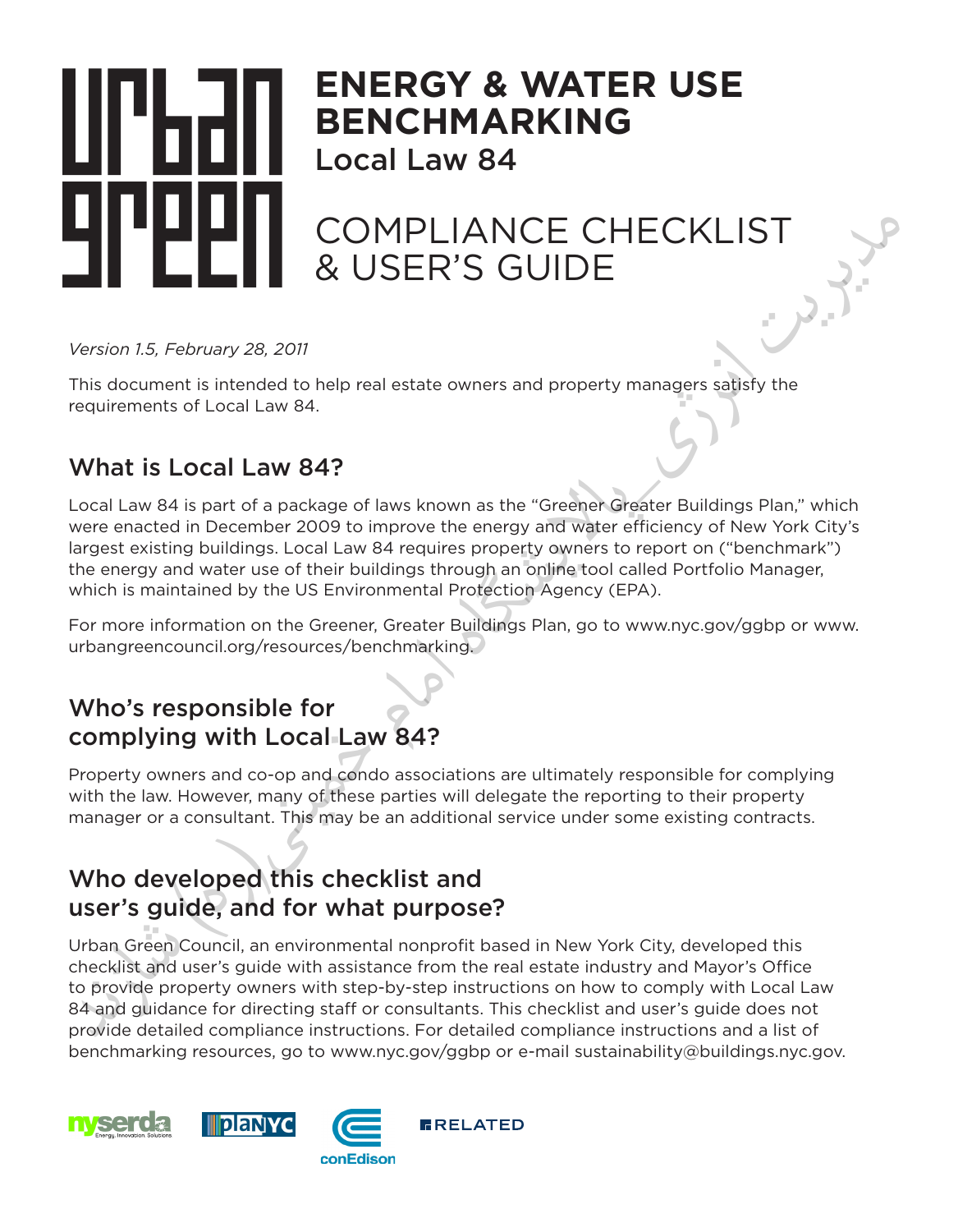### **ENERGY & WATER USE BENCHMARKING**  Local Law 84

# COMPLIANCE CHECKLIST

### **GETTING STARTED**

- **1.** Determine if your property is **subject to** the benchmarking law.
- **2.** Decide who will be your benchmarking administrator, the person responsible for gathering building data and entering it into Portfolio Manager.

#### **DATA COLLECTION**

- **3.** Provide the benchmarking administrator with the building gross square area and a breakdown of the square footage by space use type or means to find this information.
- **4.** Authorize the benchmarking administrator to collect and compile the property's whole building energy use for the last calendar year.
- **5.** Authorize the benchmarking administrator to gather information on the space use attributes of the property.
- **6.** Send the Benchmarking Non-Residential Tenant Information Collection Form to tenants with their own utility meters, other than residential tenants. DATA COLLECTION<br>
3. Provide the benchmerking administrator with the building grees<br>
strate area and a breakdown of the sature footage by space use<br>
1990 or means to find this information.<br>
4. Authorize the benchmarking a

### **DATA ENTRY & PROOF OF COMPLIANCE**

- **7.** Confirm that the benchmarking administrator has entered the benchmarking data into **Portfolio Manger** following specific steps.
- **8. Maintain records** of relevant documents for three years.

#### **FOLLOW UP**

- **9.** If you have benchmarked in previous years, compare your property's Current Rating or Current Source Energy Intensity against last year's rating.
	- **10.** Send staff to energy efficiency training.

بمجمعى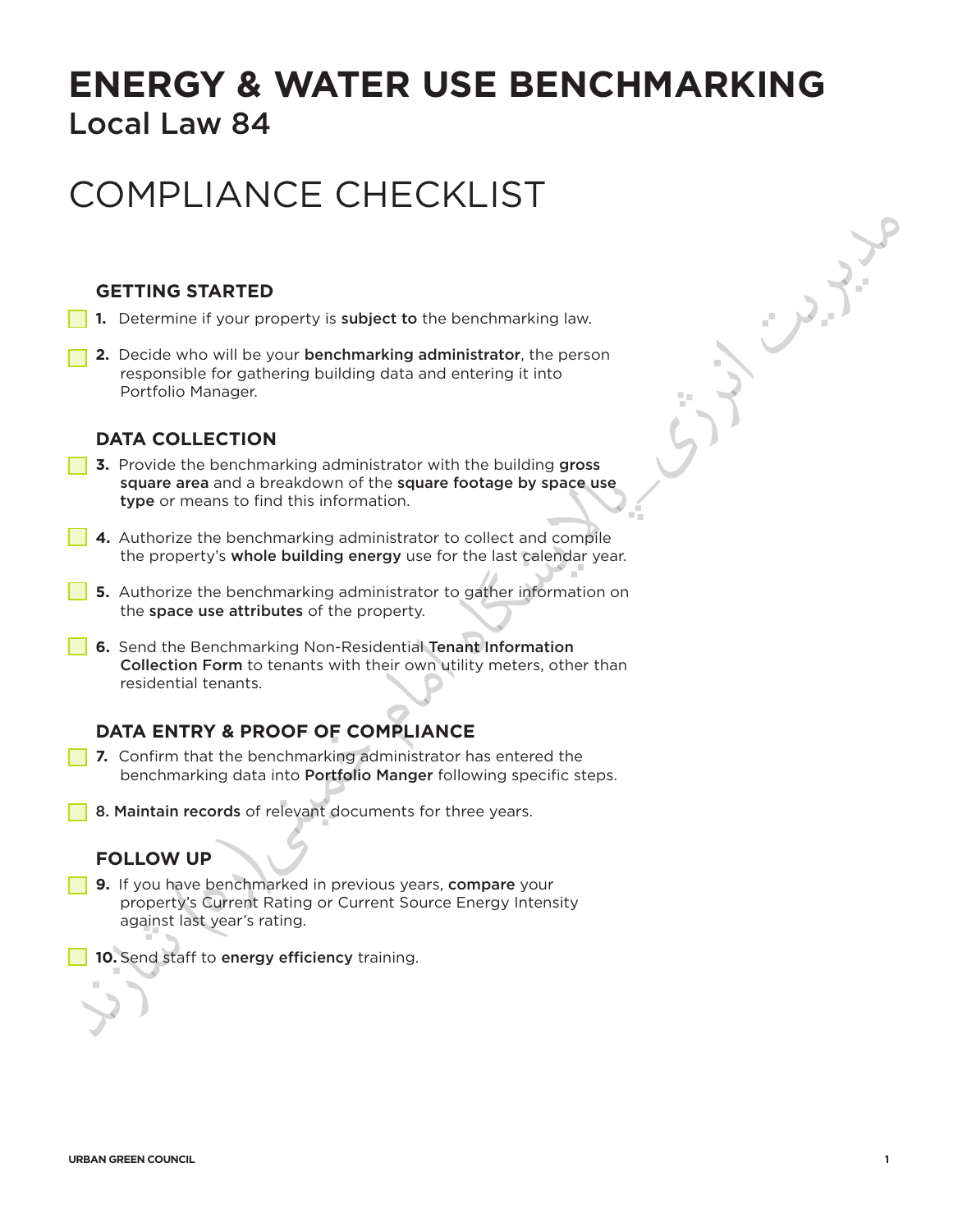### **ENERGY & WATER USE BENCHMARKING**  Local Law 84

# USER'S GUIDE

#### **GETTING STARTED**

**1.** Determine if your property is subject to the benchmarking law.

For determining compliance, the City uses the gross square footage of the building(s) according to the Department of Finance. Your property (tax lot) is subject to the law if it includes:

1 building more than 50,000 gross square feet

- 2 or more buildings on the same tax lot that together total more than 100,000 gross square feet
- 2 or more buildings held in condominium ownership that are governed by the same board of managers and that together exceed 100,000 gross square feet

Exception: The law does not apply to 1-3 family residences on properties classified as Class One under the Real Property Tax Law.

A list of every property covered by the law can be downloaded from the Mayor's Office at www.nyc.gov/GGBP under "Who Is Covered By the Laws" - "See a List of Buildings." This list is sorted by the building's Borough Block Lot (BBL) number. The BBL is a set of 3 numbers that identifies each property in New York City. It be found on the Department of Finance's web site at www. nyc.gov/html/dof/html/property/property\_info\_ bbl. shtml - select "Look up BBL by the Property Ad-dress" in the middle of the page.

You may wish to double-check the gross square footage on the Mayor's Office list against the figure directly from the Department of Finance. You can find the gross square footage for your property on the "Notice of Property Value," which you can obtain from the Department of Finance's web site at http://nycprop.nyc.gov/ nycproperty/nynav/jsp/selectbbl.jsp. Typically, this gross square foot value will be different than the building(s) actual gross square footage because the Department of Finance does not include below grade space and some other space types. Exidential of consideration of the constrained the City user the operation of the constrained in the constrained in the constrained in the constrained in the constrained in the constrained in the constrained in the constr

*For simplicity, this checklist will refer to "building" in the singular. If you checked the second or third box above (multiple buildings on one tax lot), you must benchmark each building separately if they are individually metered for energy and have independent heating, cooling, and domestic hot water systems. If the buildings share a meter or any of these systems, the property must be benchmarked as a single entity as if the multiple buildings were joined. Consult the rules for Local Law 84 at www.nyc.gov/ggbp for further details and information on other special circumstances.*

- **2.** Decide who will be your benchmarking administrator, responsible for gathering building data, entering it into Portfolio Manager, and electronically submitting the results to the City.
	- Back office staff
	- Property manager, super or operator
- Energy consultant / contractor
- Other

If the benchmarking administrator is not already familiar with Portfolio Manager, training is strongly recommended.

At the request of the Mayor's Office, the Association for Energy Affordability offers public and onsite half-day training seminars. Free online training is also available at the US Environmental Protection Agency website, which should take less than an hour to complete.

For more training options, refer to Appendix A of this document or visit www.urbangreencouncil.org/ resources/benchmarking.

Benchmarking administrator is already competent with Portfolio Manager

Send benchmarking administrator to training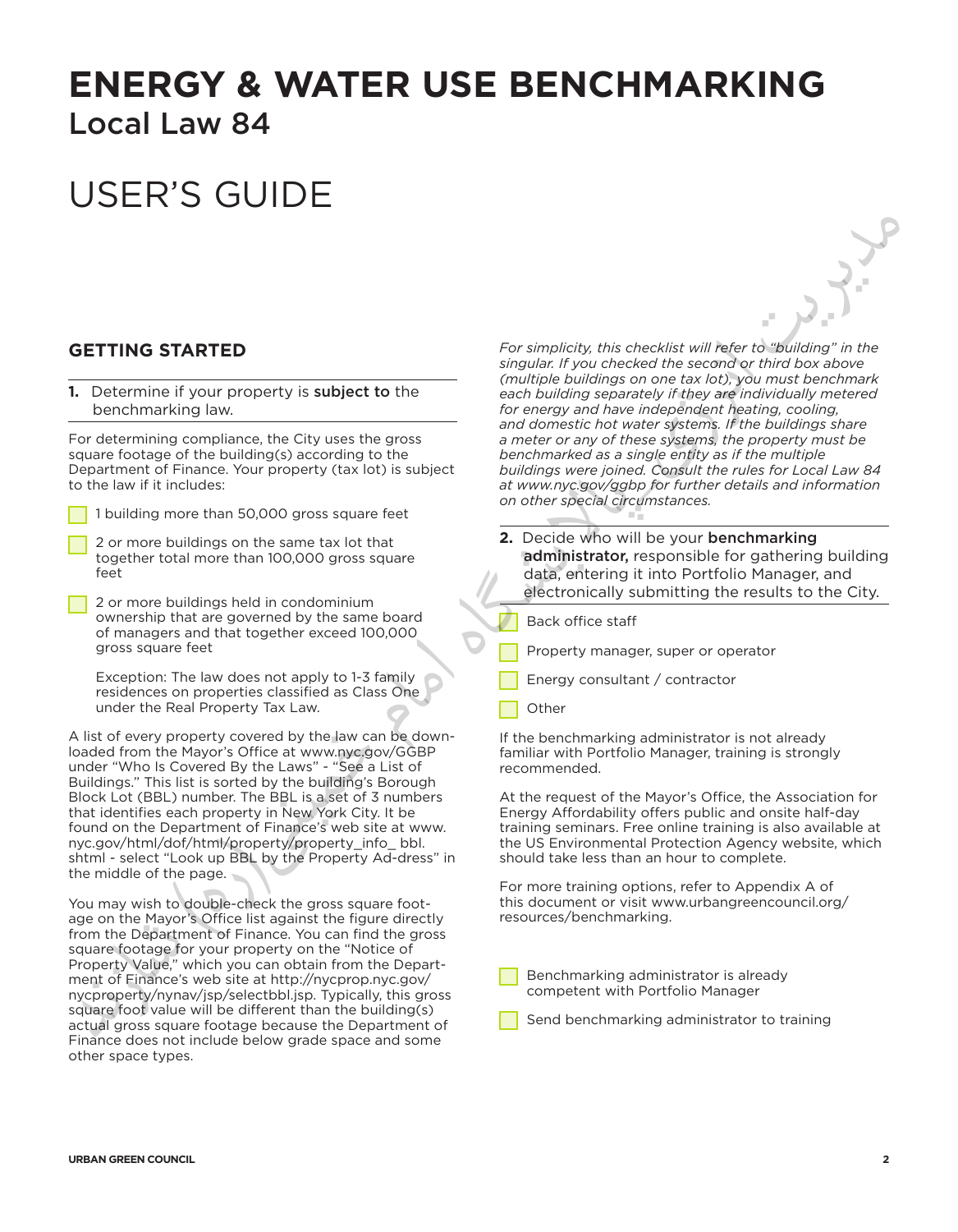### **DATA COLLECTION**

In order to benchmark your property, the benchmarking administrator will need the building gross square area broken down by space use type, the property's energy use, its operating schedule and additional space use attributes.

- I know the building gross square area and square area of each space type and have provided it to the benchmarking administrator.
- The benchmarking administrator has been provided with the necessary building information to calculate the building gross square area and square area of each space type.
- **4.** Authorize the benchmarking administrator to collect and compile the property's whole building energy use for the last calendar year.

Island. Appendix B provides more detailed information on calculating whole building energy use. Check the following energy types used by your building:

| administrator will need the building gross square area                                                                   |                                                                                                                    |
|--------------------------------------------------------------------------------------------------------------------------|--------------------------------------------------------------------------------------------------------------------|
| broken down by space use type, the property's energy                                                                     | Electricity                                                                                                        |
| use, its operating schedule and additional space use                                                                     |                                                                                                                    |
| attributes.                                                                                                              |                                                                                                                    |
|                                                                                                                          | Natural Gas                                                                                                        |
| It is not necessary to collect the property's water                                                                      | The property does not use natural gas                                                                              |
| use data, as the NYC Department of Environmental                                                                         |                                                                                                                    |
| Protection will upload this data directly to Portfolio                                                                   |                                                                                                                    |
| Manager, beginning in 2012. The benchmarking<br>administrator has the option of entering it themselves in                | <b>District Steam</b>                                                                                              |
| 2011 if you wish.                                                                                                        | The property does not use district steam                                                                           |
|                                                                                                                          |                                                                                                                    |
| 3. Provide the benchmarking administrator with                                                                           |                                                                                                                    |
|                                                                                                                          | Fuel Oil                                                                                                           |
| the building gross square area and a breakdown                                                                           | The property does not use fuel oil.                                                                                |
| of the square area by space use type or means                                                                            |                                                                                                                    |
| to find this information.                                                                                                |                                                                                                                    |
| For this step, use the actual building gross square area,                                                                | Other Fuel or Energy Types (see Appendix B                                                                         |
| as could be measured or pulled from an architectural                                                                     | for details)                                                                                                       |
| drawing. As previously mentioned, this value will typically                                                              | The property does not use any other type of fuel                                                                   |
| be larger than that used by the NYC Department of                                                                        | or energy.                                                                                                         |
| Finance. If the DOF figure is used in error, the building                                                                |                                                                                                                    |
| will appear to be performing worse than it actually is.                                                                  | If the whole building energy use data is incomplete or                                                             |
|                                                                                                                          | partial, the benchmarking administrator should follow                                                              |
| Portfolio Manger has 16 space type categories, including<br>office space, retail, data center, hospital, and multifamily | Con Edison's extrapolation method or refer to the city's                                                           |
| housing. Refer to Appendix B for a complete list of the                                                                  | benchmarking rule (www.nyc.gov/ggbp) to "complete"                                                                 |
| different space types and more detailed instructions for                                                                 | the required data through calculations or default values.                                                          |
| calculating square area, if required.                                                                                    | For electricity use, this should only be an issue for 2011 -                                                       |
|                                                                                                                          | Con Edison will have complete data in future years.                                                                |
| I know the building gross square area and square                                                                         |                                                                                                                    |
| area of each space type and have provided it to                                                                          | 5. Authorize the benchmarking administrator to                                                                     |
| the benchmarking administrator.                                                                                          | gather information on the space use attributes                                                                     |
| The benchmarking administrator has been                                                                                  | of the property.                                                                                                   |
| provided with the necessary building information                                                                         | Portfolio Manager requires information about the                                                                   |
| to calculate the building gross square area and                                                                          | property's operations, which varies according to                                                                   |
| square area of each space type.                                                                                          | space use type. Examples include hours of operation,                                                               |
|                                                                                                                          | number of workers on the main shift, and number of                                                                 |
| 4. Authorize the benchmarking administrator                                                                              | personal computers.                                                                                                |
| to collect and compile the property's whole                                                                              |                                                                                                                    |
| building energy use for the last calendar year.                                                                          | This information may already be known to you or easy to<br>find out by accessing the space. Local Law 84, however, |
|                                                                                                                          | does not give a property owner special rights to access                                                            |
| Whole building energy use means all energy used by the                                                                   | tenant space outside of existing lease terms.                                                                      |
| property, whether by the owner or tenants. Energy use                                                                    |                                                                                                                    |
| will be reported by type - electricity, natural gas, district<br>steam, fuel oil, and other fuel or energy types.        | Space use attributes can also be directly requested from                                                           |
|                                                                                                                          | tenants. Note:                                                                                                     |
| ш                                                                                                                        |                                                                                                                    |
|                                                                                                                          | • Local Law 84 requires property owners to<br>request this information from non-residential                        |
| Whole building electricity, gas, and district steam use                                                                  | tenants with their own utility meters and for                                                                      |
| can be obtained from Con Edison via email for a fee of                                                                   | these tenants to provide it. Property owners,                                                                      |
| \$102.50 per building, or they can be compiled from the                                                                  | however, are not obligated to follow up with                                                                       |
| property's meters, utility bills, and/or tenant-provided                                                                 | nonresponsive tenants. See checklist 6 below for                                                                   |
| data (Task 6). National Grid will also provide information<br>for its customers in Brooklyn, Queens, and Staten          | more information about this requirement.                                                                           |
|                                                                                                                          |                                                                                                                    |
|                                                                                                                          |                                                                                                                    |
|                                                                                                                          |                                                                                                                    |
| <b>URBAN GREEN COUNCIL</b>                                                                                               | 3                                                                                                                  |
|                                                                                                                          |                                                                                                                    |
|                                                                                                                          |                                                                                                                    |
|                                                                                                                          |                                                                                                                    |
|                                                                                                                          |                                                                                                                    |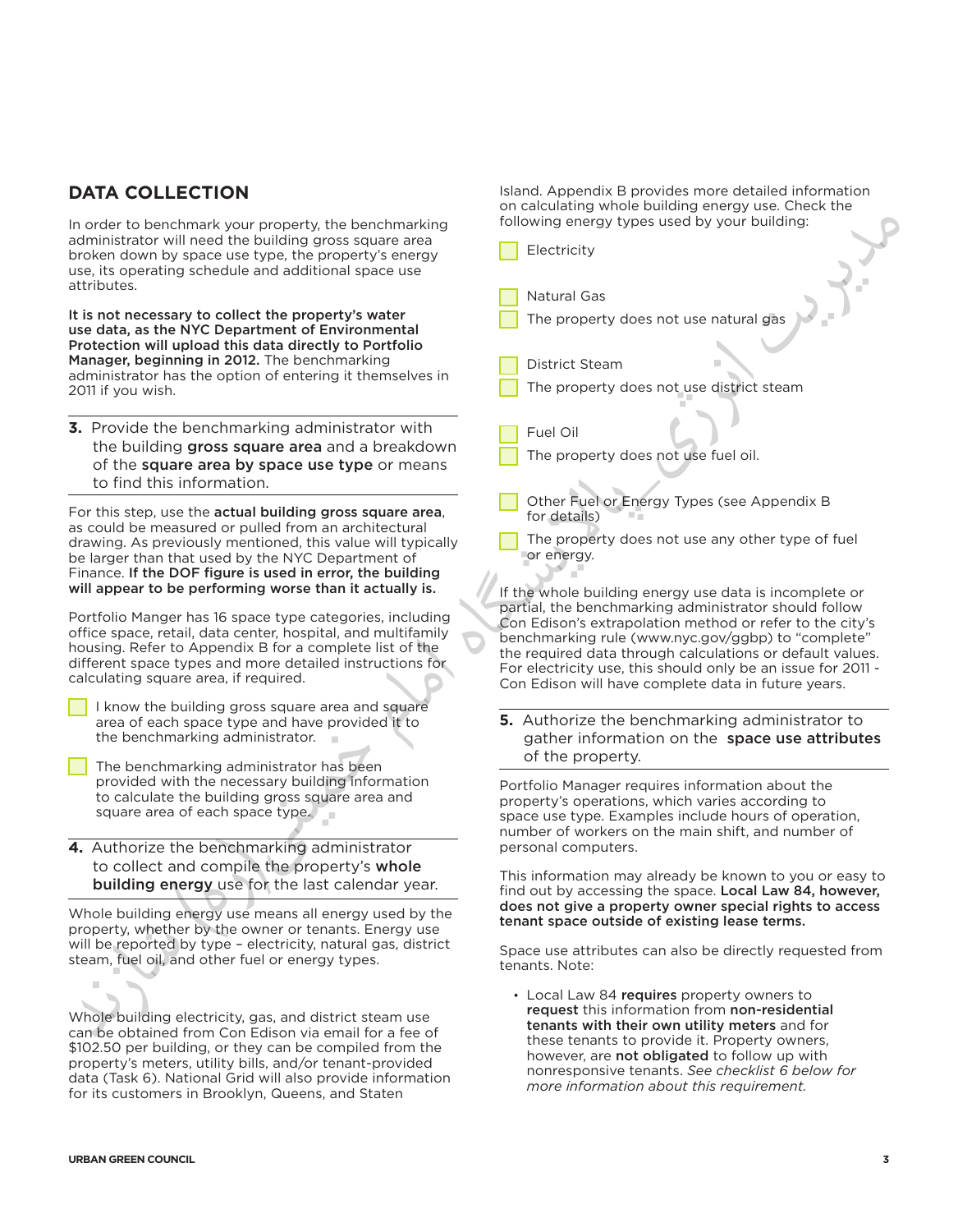• Owners may also request this information from residential tenants and tenants who are not individually utility metered. This is not required by Local Law 84 and these tenants are not obligated to respond to the request.

Inputting accurate space use information will improve the accuracy of the property's benchmarking, so property owners are advised to try to obtain actual information from their tenants. However, Local Law 84 only requires property owners to provide actual space use information for spaces under their direct control or that they have received from tenants. The space use attributes of tenant space may be estimated if unknown (Portfolio Manager suggests default values).

**6.** Send the Benchmarking Non-Residential Tenant Information Collection Form to tenants with their own utility meters, other than residential tenants.

Local Law 84 requires property owners to send the Benchmarking Non-Residential Tenant Information Collection Form to each non-residential tenant direct metered by a utility company between January 1 and January 31 of each year. The letter requests energy consumption and space attribute information from the tenant. It is mandatory to send this letter whether or not you need the information. However, the letter provides the option of requesting only space attributes and not energy data if the owner has the energy data from another source, such as Con Edison or submetering. 6. Send the Benchmarking Non-Residential  $\blacksquare$ <br>
Tenant information Collection Form to the send the benchmarking data term is equive over the time in the send that the send the base of the send to the send the sense in th

This letter is available from the Mayor's Office at www. nyc.gov/ggbp under "Non-Residential Tenant Data Collection Form." As previously noted, property owners are not held responsible if tenants do not provide the information requested in the letter.

Send letters annually January 1-31

Send letters to any tenant who notifies you they are vacating the space before the annual letter is issued.

#### **DATA ENTRY & PROOF OF COMPLAINCE**

After collecting the data, the benchmarking administrator will need to enter it into Portfolio Manager. After all data has been entered, Portfolio Manager calculates a Current Source Energy Intensity for all building types, and a Current Rating for a list of 14 building types, including commercial offices and schools. Currently, Portfolio Manager does not issue a Current Rating for multifamily buildings.

Local Law 84 also requires property owners to maintain three years of compliance records, which the Department of Buildings may inspect and audit.

**7.** Confirm that the benchmarking administrator enters the benchmarking data into Portfolio Manager following the steps below. These instructions assume proficiency in Portfolio Manager, and thus only identify New York City specific steps.

In the "Notes" field of Portfolio Manger (access via "Edit" next to "General Information"), add the building's Borough Block Lot (BBL) number.

If the *block number* has less than five digits, fill in zeros before the actual block number so there are five digits in total. If the lot number has less than four digits, fill in zeros before the actual lot number so there are four digits in total. For example, a building in Brooklyn, with a block number of 845, and a lot number of 27, would enter the BBL as: 3-00845-0027.

Enter all necessary building and energy data.

Portfolio Manager will then calculate a Source and a Site Energy Intensity for all properties and a Current Rating for ratable building types including commercial office buildings.

Access Portfolio Manager once via the New York City web link provided at www.nyc.gov/ggbp rather than going directly to the EPA site.

This will link your account to NYC's electronic reporting structure. Your benchmarking administrator must complete this step before it is possible to submit a compliance report.

Electronically submit the NYC LL84 Benchmarking 2010 Compliance Report via Portfolio Manager. See Appendix C for details on submitting the report.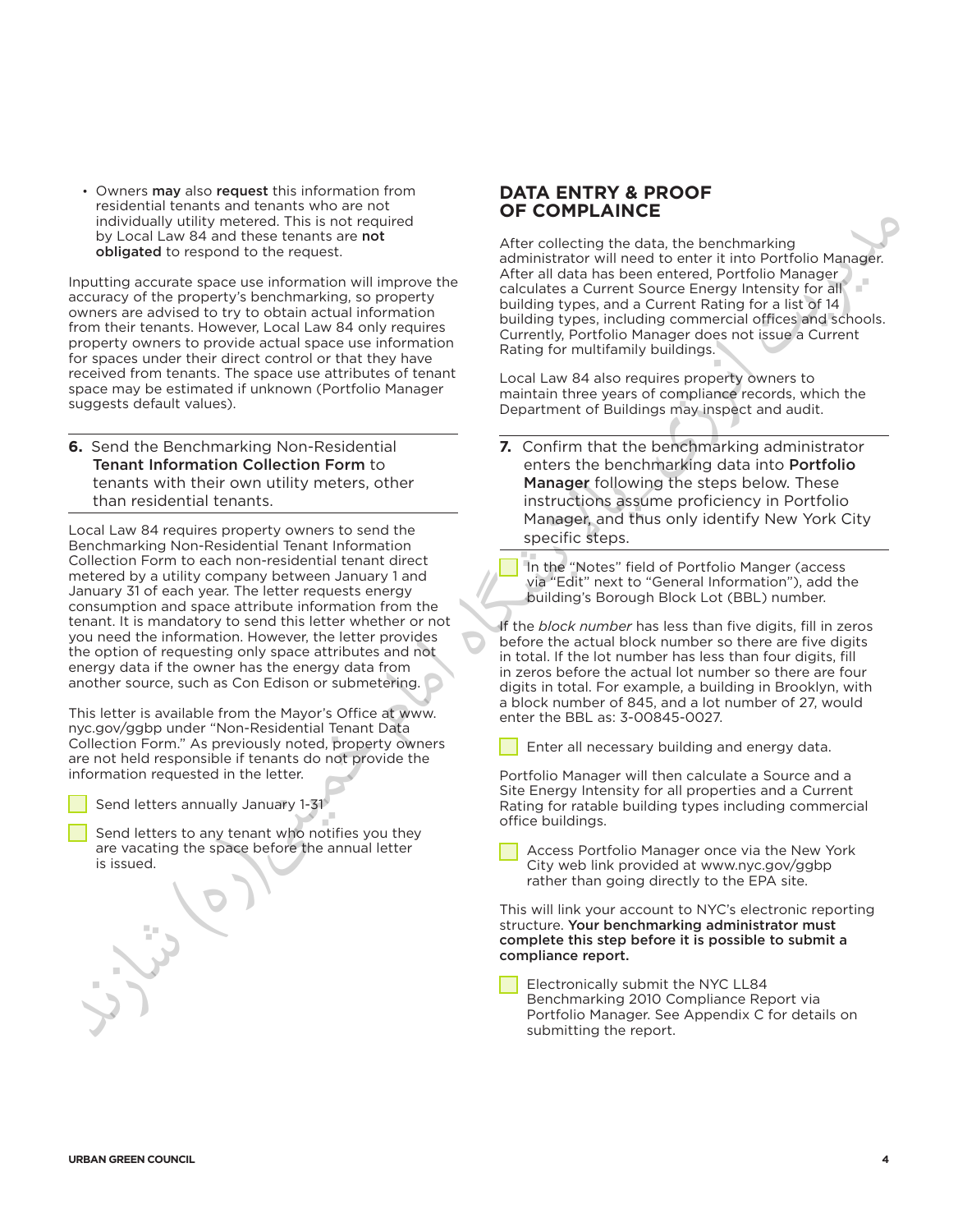- 8. Maintain records of the following documents for three years:
- Confirmation email from EPA for proof of submission date (*Step 7*). After you have submitted the NYC LL84 Benchmarking 2010 Compliance Report, EPA will automatically send a confirmation email to the benchmarking administrator. This is the email you should keep in your records.
- Proof of sending the Benchmarking Non-Residential Tenant Information Collection Form (*Step 6*).
- Back-up information regarding energy use for utility-provided electricity, gas and steam, and for fuel oil (*Step 4*).

Calculations where used to determine energy use inputs for Portfolio Manager (*Step 4*).

A copy of the energy data entered into the Portfolio Manager tool (*Step 7*).

For further explanation or instruction concerning these records, contact the Department of Buildings at sustainability@buildings.nyc.gov. The Department of Buildings can also answer any other questions you have about this process.  $\frac{1}{2}$ ( $\frac{1}{2}$ (state) or order to the distribution where used to determine energy use<br>
from the light of the state of determine energy use<br>  $\frac{1}{2}$ Calculations where used to determine energy users and determin

#### **ENERGY EFFICIENCY TRAINING**

You're done with Local Law 84 compliance! Congratulations.

**9.** If you have benchmarked in previous years, compare your property's Current Rating or Current Source Energy Intensity against last year's rating.

If your benchmarking rating increases from previous years, this may indicate the need to retune systems or retro-commission. If you see a drop in your benchmarking rating after capital improvements or changes to operations, this will indicate success. Property owners should not be shy about marketing their building's energy performance.

#### **10.** Send staff to energy efficiency training.

Training will help your staff identify areas of energy waste in your property and opportunities to enhance performance and efficiency. For more information on training options, refer to Appendix A or the Urban Green Council website at www.urbangreencouncil.org/ resources/benchmarking.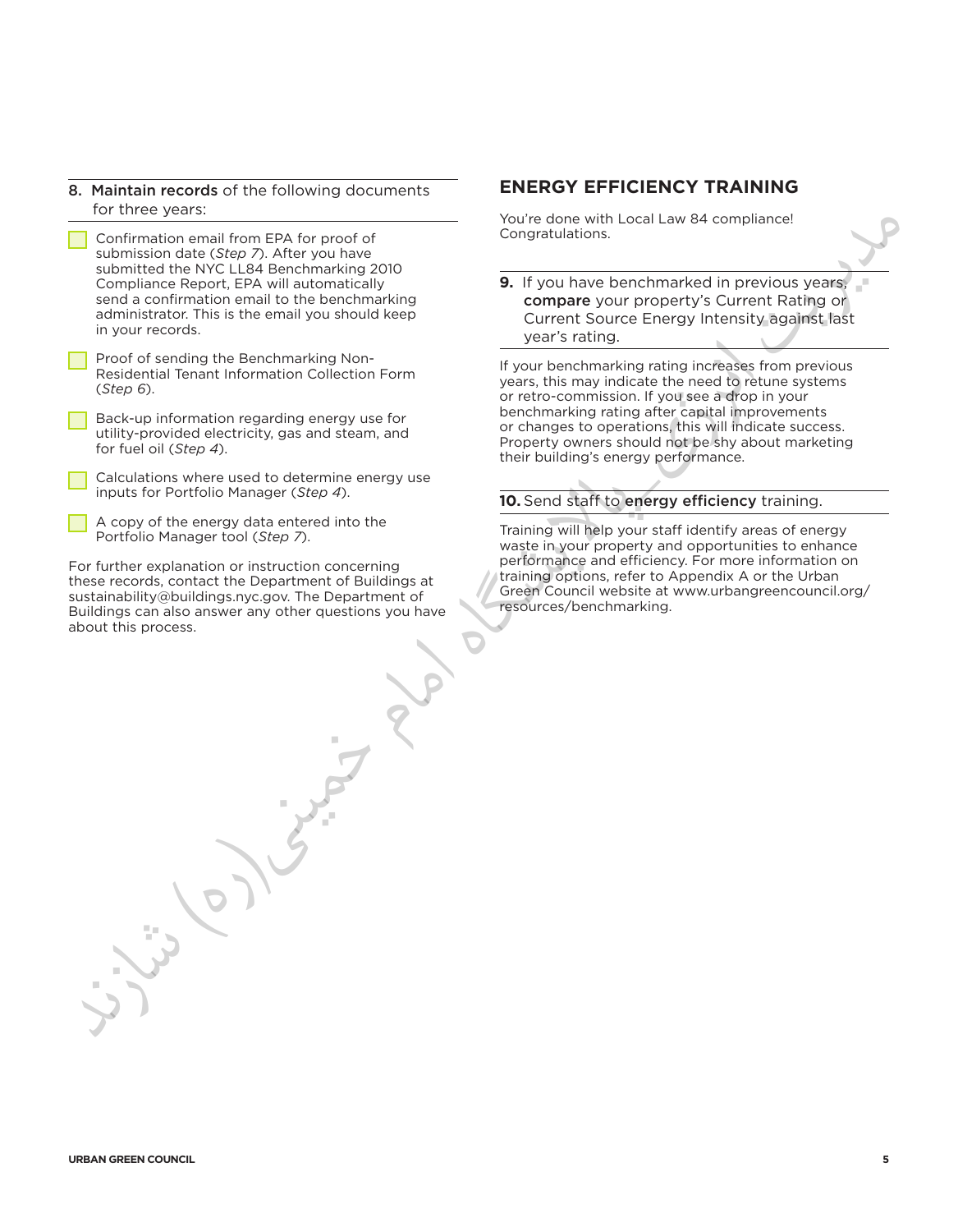### **APPENDIX A:**  PORTFOLIO MANAGER & ENERGY EFFICIENCY TRAINING

#### **PORTFOLIO MANAGER**

Below is a list of opportunities for training on Portfolio Manager:

- Live training from the Association for Energy Affordability. A calendar of trainings is available at www.aeanyc.org under "Events & Calendar."
- Online training via the Environmental Protection Agency can be found on 'Where to Get Training' at www.nyc.gov/GGBP for:
	- o Benchmarking Starter Kit Useful information for getting started.

o Portfolio Manager Overview - Learn about the tool and its features in more detail.

o Live and Self-guided Training - Live web conference schedules, animated presentations, pre-recorded trainings, and self-guided presentations.

### **ENERGY EFFICIENCY**

Most buildings can reduce their energy consumption through an energy audit and improved operation. Below is a list of training programs suitable for building staff to increase knowledge of energy efficiency and green building operations.

- GPRO Operations & Maintenance Essentials. A 1½ day certificate program with an exam created by Urban Green Council in conjunction with the city's unions and contractors, which provides an introduction to green building operations, including energy efficiency, water efficiency, and air quality in building operations. More information and a calendar of trainings are available at www.GPRO.org. o Renchmentary Starter Kiri-Useful in the substitute of the startest of the startest of the startest of the startest of the startest of the startest of the startest of the startest of the startest of the startest of the st
	- 1000 Green Supers. A 30-hour course developed by property service workers union 32BJ and available for free for all their members, which provides an in depth overview of all aspects of green building operations. 32BJ's course incorporates GPRO, and participants are eligible

for GPRO certification. More information is available at www.1000supers.com/program.php.

- Local 30 of the International Union of Operating Engineers offers both apprenticeship and advanced training. More information is available at www.iuoelocal30.com/training.
- The Building Performance Institute (BPI) established training standards and certifications for a wide range of building efficiency activities. Although originally aimed at the Federal Weatherization Program and for smaller, woodframe buildings, they have now developed a series of accreditation programs such as Multifamily Building Analyst, an accreditation indicating capability in performing energy use assessments (audits). More information is available at www.bpi.org/professionals\_ designations.aspx.
- • BPI and Local 94 offer a comprehensive series of courses on the operation of commercial buildings, especially larger commercial buildings, for Local 94 members only. More information is available at www.local94.com/index.cfm?id=47.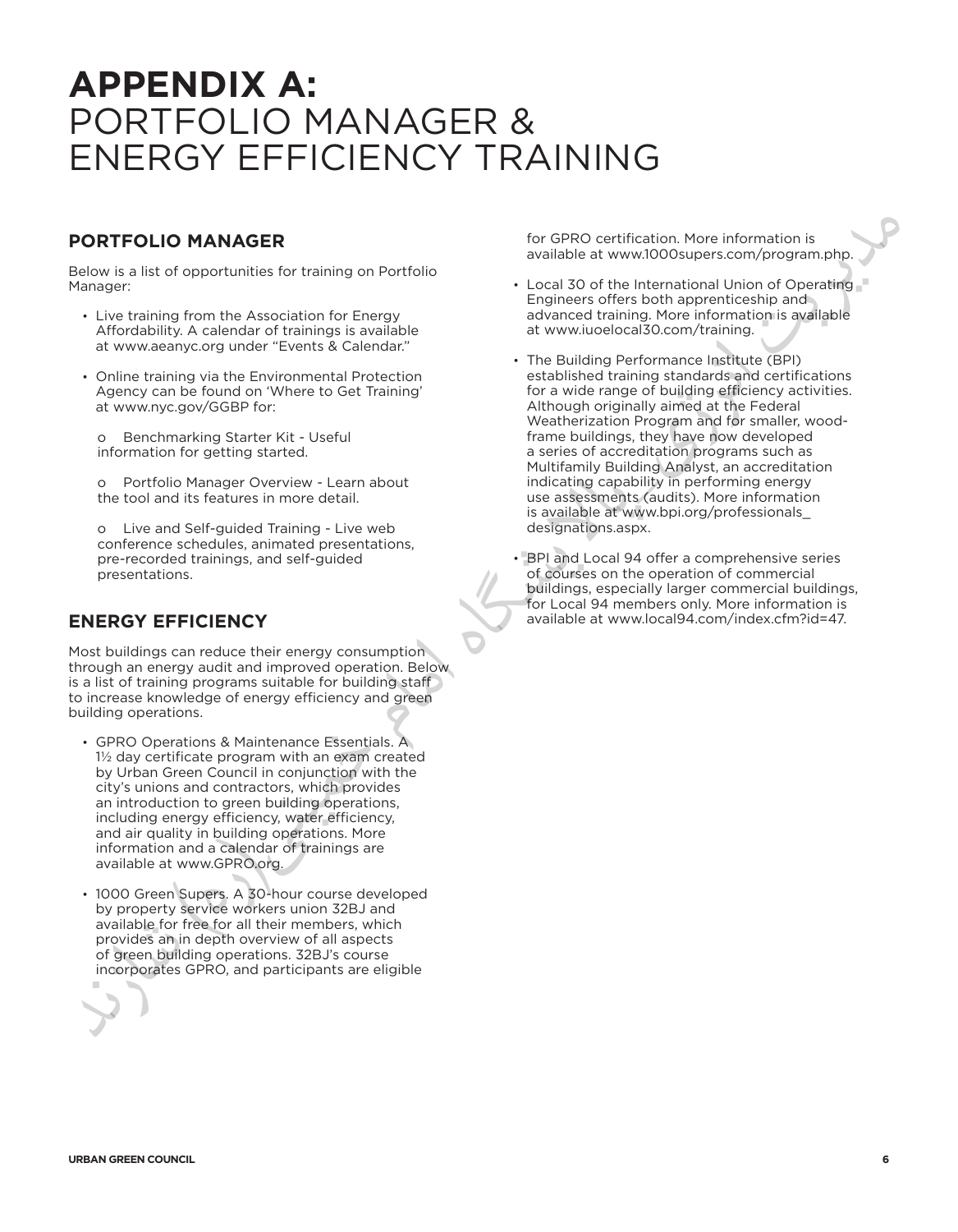### **APPENDIX B:**  GATHERING DATA

This appendix outlines the detailed steps to gathering data necessary for calculating square footage and whole building energy use.

#### **1.** How to calculate building gross square area.

Portfolio Manager requires users to enter the building gross square area. This figure will be different from Department of Finance gross square footage, which does not include areas like basements and parking garages.

The gross square area is the total floor area calculated from the exterior surface of the building exterior walls. The only interior structures not included in the area calculations are uncovered light wells or courtyards; for atria, only the ground floor is counted. Interior tenant spaces are measured from the centerline of the interior demising walls. The only interesting to the stationary area of the building the proposal of the interesting of the stationary and the stationary and the stationary and the stationary and the stationary and the stationary and the station

Calculate Gross Square Area of Whole Building

If you don't already know the gross square area of your whole building the benchmarking administrator must calculate it from: (i) architectural plans, if available; (ii) measurement of the building from the rooftop and the measurement of any atrium; (iii) Sanborn Maps; (iv) or survey data.

You will only need to determine gross square area of the whole building the first year of benchmarking. Afterwards, you can us the same figure year after year unless you add or remove a part of the building

Calculate Square Area of Each Space Type

Using either architectural plans or measurements, the benchmarking administrator must calculate the square area of each of the following space types within the building:

Bank/Financial Institution

- Data Center
- Hospital
- Hotel<sup>1</sup>
- House of Worship
- K-12 school

Medical Office Multifamily Housing **Office** Other Parking Retail Store Supermarket/Grocery Stores Residence Hall/Dormitory Warehouse (Unrefrigerated) Warehouse (Refrigerated)

Swimming Pool

If the space types in your building have not changed from the previous year, you can use the square area calculations from prior years.

**2.** How to determine whole building energy use.

Between January 1 and April 30 of each year, the benchmarking administrator must gather the information listed below for each building for the prior calendar year. The administrator will need the full year's worth of data.

The rules implementing the benchmarking law require submission of actual energy data if an owner has access to this information through meters, bills, or tenant-supplied data, or can obtain this data from a utility. The benchmarking administrator should consult the Department of Building rules implementing the benchmarking law for detailed procedures on how to extrapolate or estimate energy use to fill gaps in the data. These rules are posted at www.nyc.gov/ggbp.

Electricity & Con Edison Steam. Either:

a. If you have a master meter or access to all the meters in the building, or access to all utility bills, the benchmarking administrator should gather the annual electricity and district steam usage. You can request utility bills from tenants, but they are not required to provide them to you unless they are non-residential utility-metered tenants (the information is part of the letter described in item 7 on the checklist).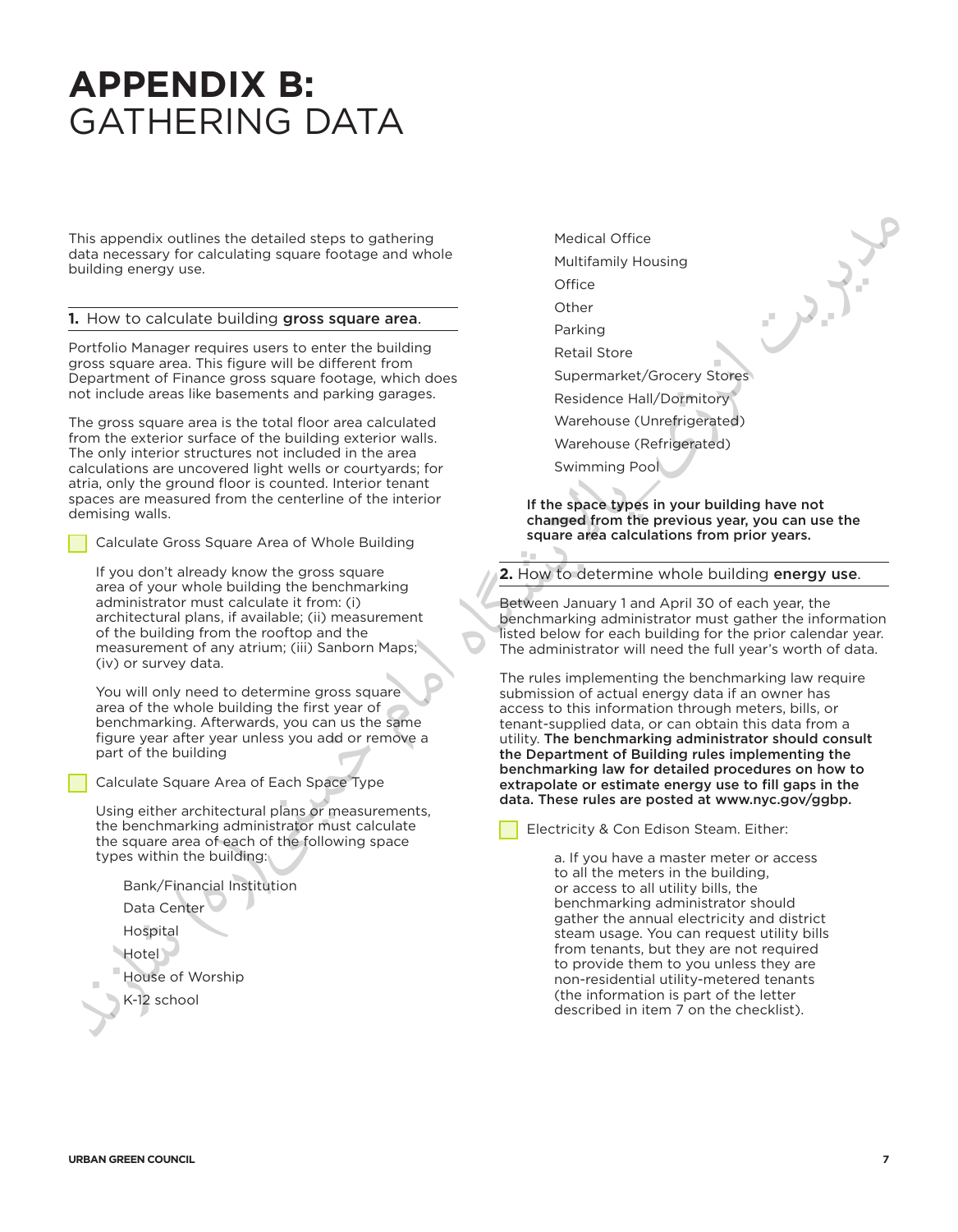b. Con Edison customers. Request aggregated consumption data (whole building energy information) directly from Con Edison using the following steps:

- • Email your request along with a common area account number associated with the building to citybenchmarking@coned.com. Please include the name on the account and the service address on the request.
- Determine whether the building has more than one address associated with a Con Edison account. If you have a building with multiple addresses then provide an account number and address for each site. If you don't have an account number, then provide all of the addresses and Con Edison will attempt to locate it in their billing system.
- If you are acting on behalf of the customer of record or requesting tenant level data, you will need to submit a letter of authorization along with the request.
- The fee is \$102.50 per address. You can include requests for multiple properties in one email.
- • Con Edison will email an invoice to the customer who made the request within one to two business days. Once the invoice has been paid, Con Edison will e-mail the aggregated consumption data as an Excel spreadsheet within 15 days after the payment has been received.  $x = 0$ <br>  $y = 0$ <br>  $y = 0$ <br>  $y = 0$ <br>  $y = 0$ <br>  $y = 0$ <br>  $y = 0$ <br>  $y = 0$ <br>  $y = 0$ <br>  $y = 0$ <br>  $y = 0$ <br>  $y = 0$ <br>  $y = 0$ <br>  $y = 0$ <br>  $y = 0$ <br>  $y = 0$ <br>  $y = 0$ <br>  $y = 0$ <br>  $y = 0$ <br>  $y = 0$ <br>  $y = 0$ <br>  $y = 0$ <br>  $y = 0$ <br>  $y = 0$ <br>  $y = 0$ <br>  $y = 0$ <br>  $y = 0$ <br>  $y =$ 
	- • Currently, all payments must be made via check directly to Con Edison. Con Edison is in the process of partnering with a third party who will assist in the invoicing and payment process. When available, customers will be able to pay via check or online.

c. National Grid customers. According to National Grid, most of the company's accounts covered by Local Law 84 have master meters. If your building does not have a master meter, contact National Grid at (718) 623-4050 for assistance.

Natural Gas

The property does not use natural gas

a. If ConEdison supplies your natural gas and you have requested aggregate consumption data from them, information on the building's aggregate natural gas consumption will be included in their report.

b. If National Grid supplies your natural gas and you have requested aggregate consumption data from them, information on the building's aggregate natural gas consumption will be included in their report. If you have not yet requested aggregated consumption data and you have a master meter or access to all the meters in the building, or access to all utility bills, gather the annual natural gas usage.

#### Fuel Oil

The property does not use fuel oil

Either:

a. If you have access to all the fuel oil bills for the building, gather this information for the calendar year.

b. If the building's superintendent or operator logs fuel oil usage, gather this information for the calendar year.

Other Fuel or Energy Types - Wood, Propane, Liquid Propane, District Hot Water, District Chilled Water, Kerosene, Diesel, Coal (anthracite), Coal (bituminous), Coke, or Other energy sources

The property does not use any other type of fuel or energy

a. If you have access to all the bills for other types of fuel or energy, gather this information for each type of fuel/energy for the calendar year.

b. If the building's superintendent or operator logs usage of other types of fuel or energy, gather this information for each type of fuel/energy for the calendar year.